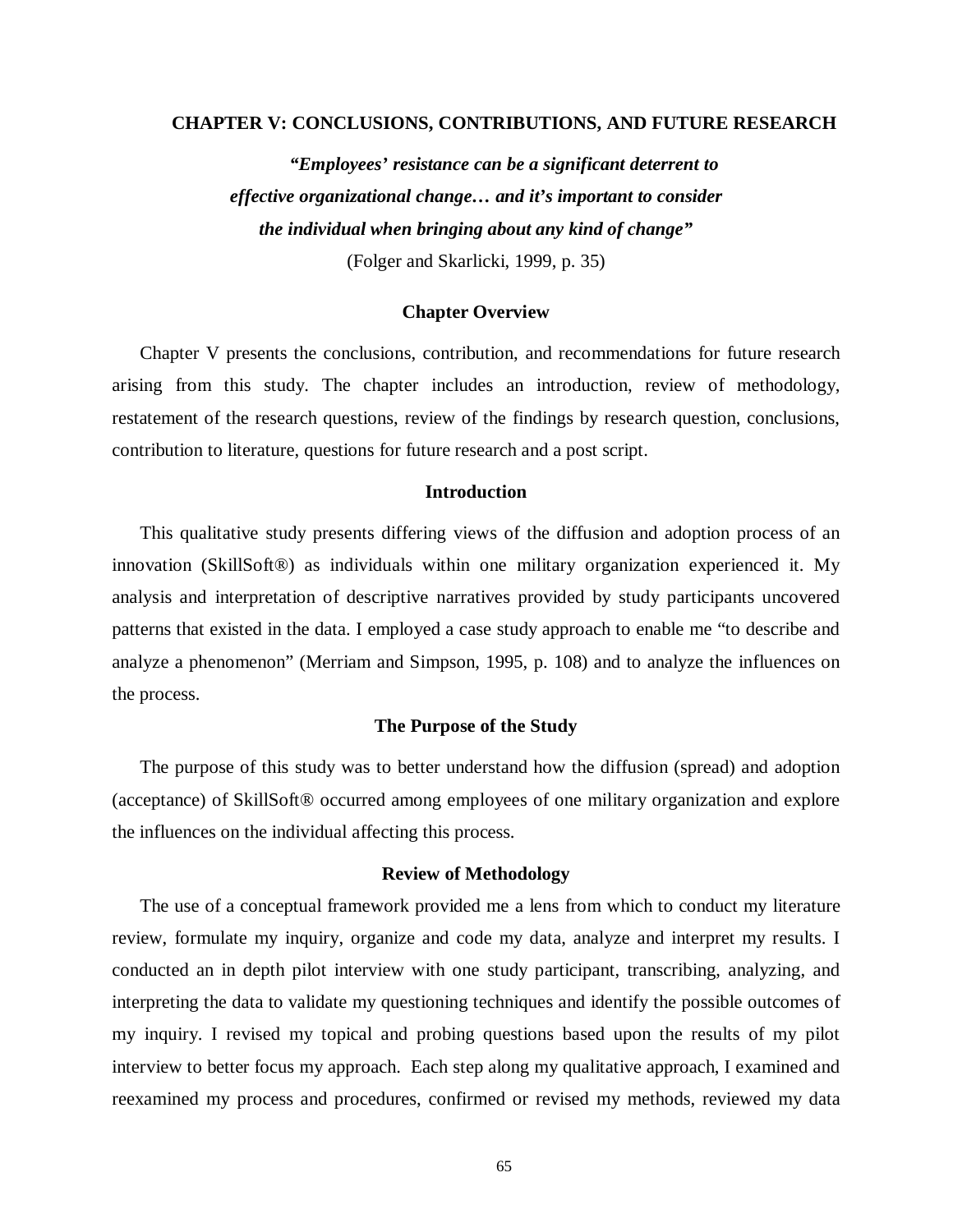(looking for comments that seemed out of place and asked probing questions to gain understanding and meaning from the data), analyzed, and interpreted my data.

 I employed both structured and unstructured coding models that were based upon the literature and key words and phrases identified from the data. My use of structured and unstructured coding models enabled me to handle unique perceptions, manage, sort, analyze, interpret, and derive meaning from the approximately 17,000 words that were collected through the 24 in-depth interviews. Structured and unstructured coding models can be viewed in Appendices 3-6 and 3-7.

### **Research Questions**

*Question # 1: How did the diffusion (spread) and adoption (acceptance) of SkillSoft® occur among individuals within one military organization as perceived by members of that agency?* 

### *How did diffusion occur within this organization?*

 Conceptually for this study, diffusion meant the spread of an innovation (SkillSoft®) from management or employees to other employees. The purpose of the diffusion process was to create awareness (inform, encourage, and promote interest in the innovation -SkillSoft®).

The SkillSoft® diffusion process in this military organization appears to have followed a more centralized model where the "top leaders diffuse the innovation to the users" (Rogers, 1983, pp. 185-186). Top management in a centralized diffusion system "selects the innovation to be diffused" and uses formal channels of communication to diffuse it (Rogers, 1983, pp. 185- 186). The centralized system involves more of a "technology push where the benefits" of an innovation are emphasized to convince employees to adopt (Rogers, 1983, pp. 185-186).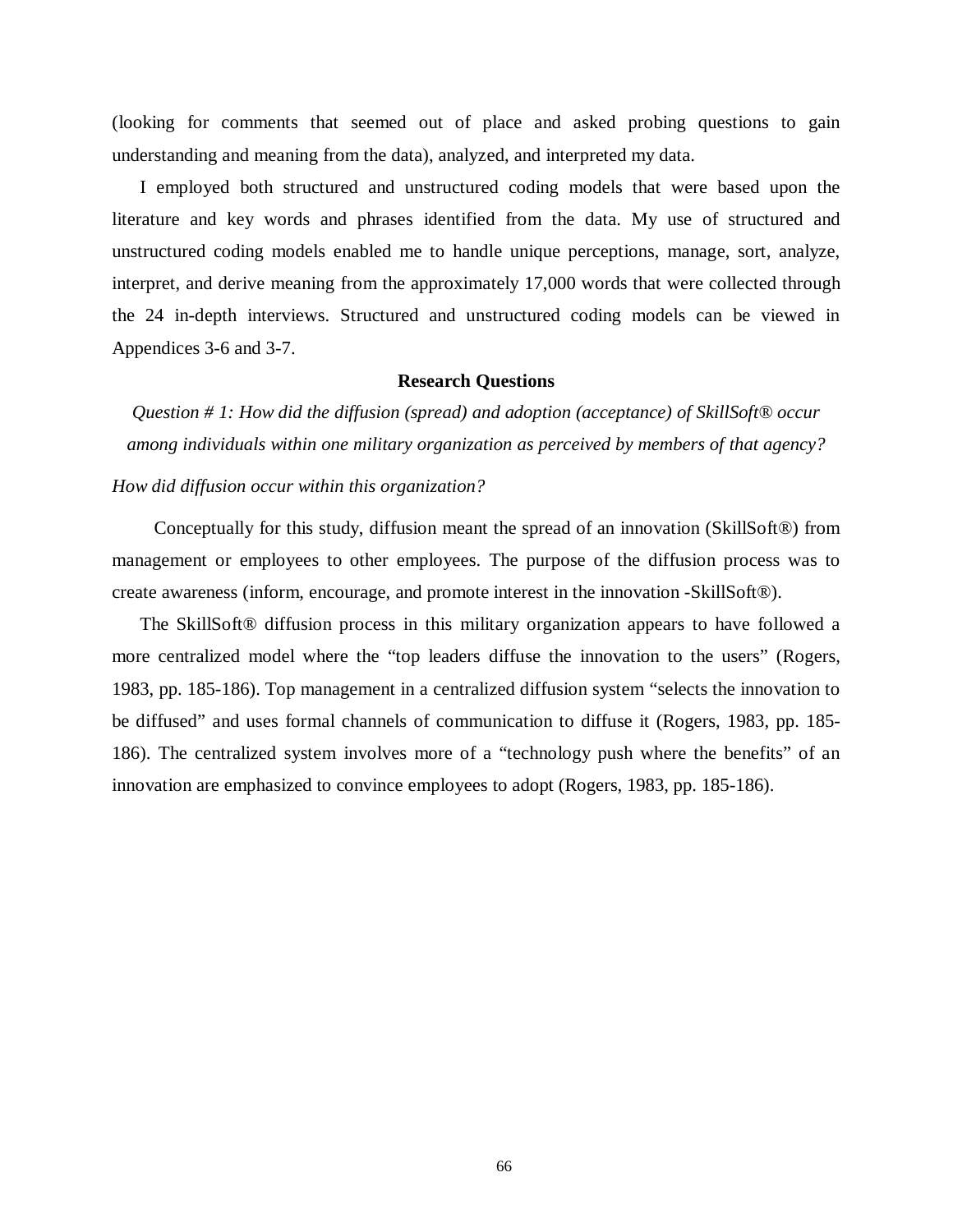

*Figure 1.* Channels of communication of SkillSoft®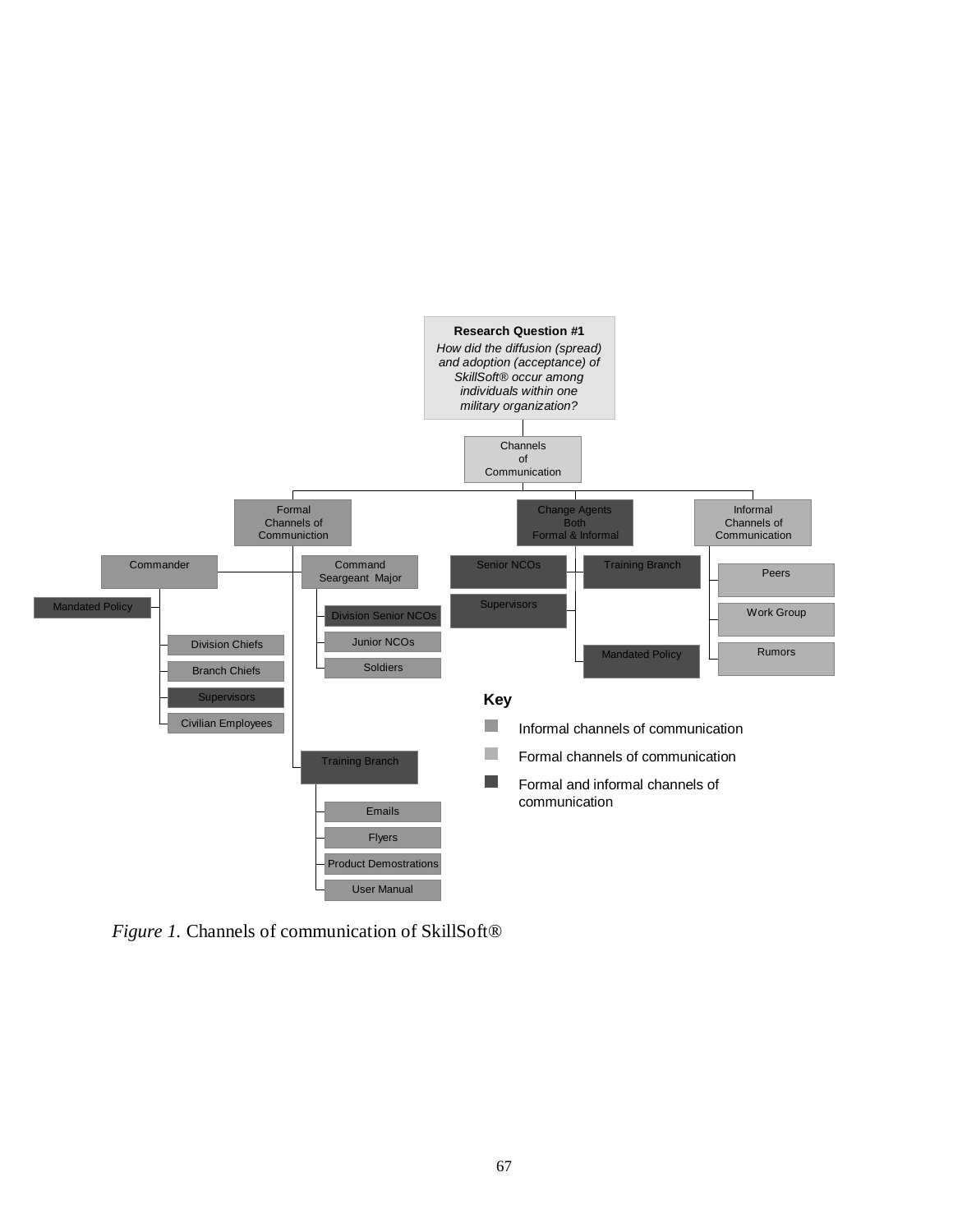Figure 1 depicts the formal and informal communication channels within the organization under study as perceived and communicated by study participants. The spread of SkillSoft<sup>®</sup> occurred primarily though formal channels of communication but also informally among study participants. The formal diffusion process was described as top down, superior to subordinate diffusion following the normal chain of command within this military agency. For civilian employees, formal communication about SkillSoft® began with the Commander and made its way through the Division Chiefs to supervisors and finally to the employees. Formal channels of communication were also used to inform soldiers about the innovation. Information about SkillSoft® came from the Command Sergeant Major, made its way to the Senior NCOs in each division, then to the junior NCOs, and finally to the soldiers. The formal diffusion process was accomplished by:

- Management memo mandating the use of SkillSoft® by all civilian employees.
- An information paper describing SkillSoft<sup>®</sup> distributed at meetings.
- Meetings between Training Branch personnel and each employee, where the Training Branch issued SkillSoft® user IDs, explained the product and its benefits, and demonstrated log on procedures.
- Three product demonstrations workshops led by representatives from SkillSoft Corporation. The objective of the workshops was to make people comfortable with SkillSoft® and help them overcome any fear of technology or of the program.
- Meetings held by Division Chiefs, Branch Chiefs, NCO and/or supervisors with solders and civilians to discuss SkillSoft®, explain the mandated policy guidelines, and encourage those employees to use the product.
- Two sets of e-mail messages. The first e-mail informed employees about SkillSoft® and scheduled product demonstrations. The second e-mail contained information about when employees could pick up their user IDs.

Analysis revealed that not only was diffusion accomplished formally as defined in the implementation plan, but it also occurred informally flowing horizontally among workgroups from NCOs to soldier, civilian supervisors to civilians, peers to peers, and through rumors.

The informal diffusion process was accomplished by:

• Informal discussions within workgroups and among peers over lunch or on coffee breaks and informal discussions among NCOs and soldiers during duty and non-duty hours.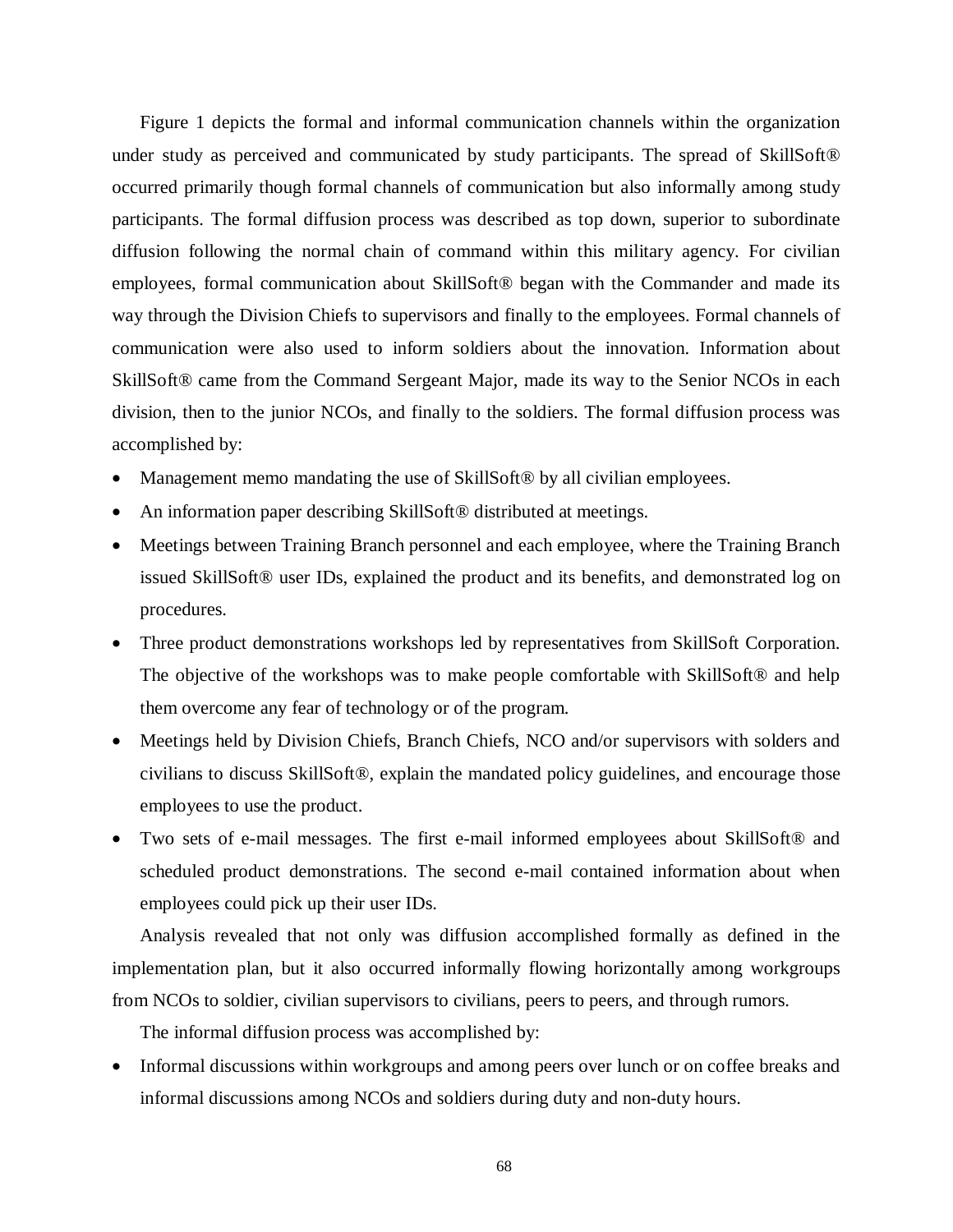### *Awareness of SkillSoft®*

Most of the participants  $(n=20)$  interviewed for this study indicated a high level of awareness of SkillSoft®. Many study participants recalled key aspects of the program in great detail. The interviewees were able to describe how they first became aware of SkillSoft®, their first log on experience, the course library, how to navigate within a course, the variety of courses offered, the types of learning formats used in a course, and whether or not a SkillSoft® course was related to their professional or personal development.

Members of the implementation team attributed the high level of awareness of SkillSoft® to the implementation plan, which included e-mail notifications, publication of a user's guide, product demonstrations, flyers, and discussion of SkillSoft® in staff meetings.

### *Adoption of SkillSoft®*

 Conceptually for this study, adoption meant that study participants would log on and routinely use SkillSoft® as another means for obtaining training or education (in addition to or in lieu of attending traditional classroom instruction).

As indicated in the literature, adoption is an individual decision. Individuals must identify a reason (a benefit), for adopting an innovation to persuade them to decide to adopt. Without an individual decision to adopt, adoption of a new product could fail. The findings suggest that adoption of SkillSoft® did not occur in this organization probably due to influences on the adoption process. This finding is based upon SkillSoft Usage Reports and findings from the data.

Findings from the second research question (influences on the diffusion and adoption process) provided me insights into better understanding how some influence may have affected the adoption of SkillSoft®.

# *Question # 2: How did various influences (personal, organizational, and technological) affect the process?*

Study participants, (n=20) described an evolving organization that experienced an increase in the agency's optempo (level of effort and number of assignments), changes in the unit's mission and functions, as well as changing organizational structure, all of which may have contributed to the failure of many employees not to try or adopt SkillSoft® due to lack of time. In addition, the lack of job related courses as reported by study participants (n=8) may have influenced some employees either to not try or to discontinue use of SkillSoft®.

This study found that 6 out of the 11 civilian participants interviewed did not like being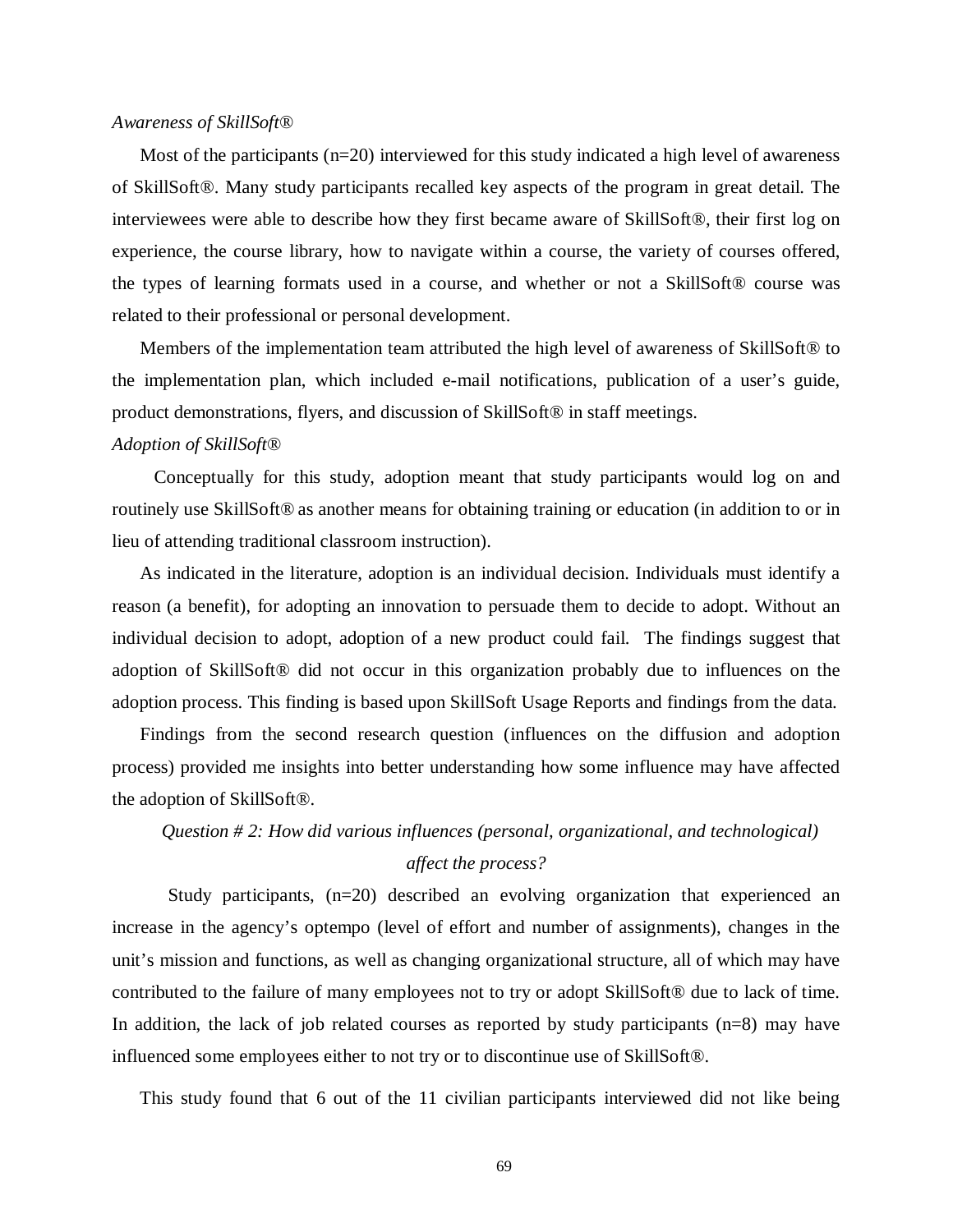mandated to take a SkillSoft® course. Their apparent defiance to not follow senior management's policy and the inconsistency in implementing that mandated policy by some supervisors may have influenced some civilian employees either to not try or to discontinue use of SkillSoft®.

 Technical problems (lack of access, failure to bookmark, failure to print certificates, problems with the server, lack of control over user support), appear to have been another significant influence for some employees either to not try or to discontinue to use of SkillSoft®.

 My review of the literature brought to light another influence (the role of senior management in the diffusion and adoption of SkillSoft) that may not have been adequately addressed by the institution. Senior Management chose to shift its priorities from implementing SkillSoft® to accommodating changing mission requirements and increased workload (optempo). By doing so, my analysis was that SkillSoft® may have lost its champion (senior management) within the organization. Segrest, et al. (2000, p. 429) remind us that, "organizational champions are required for projects to become part of the strategic repertoire of an organization." When management shifted its priorities, there may not have been champions to continue to promote SkillSoft®, an e-learning product, to employees. Lack of management support could have been another influence on the diffusion and adoption of SkillSoft®.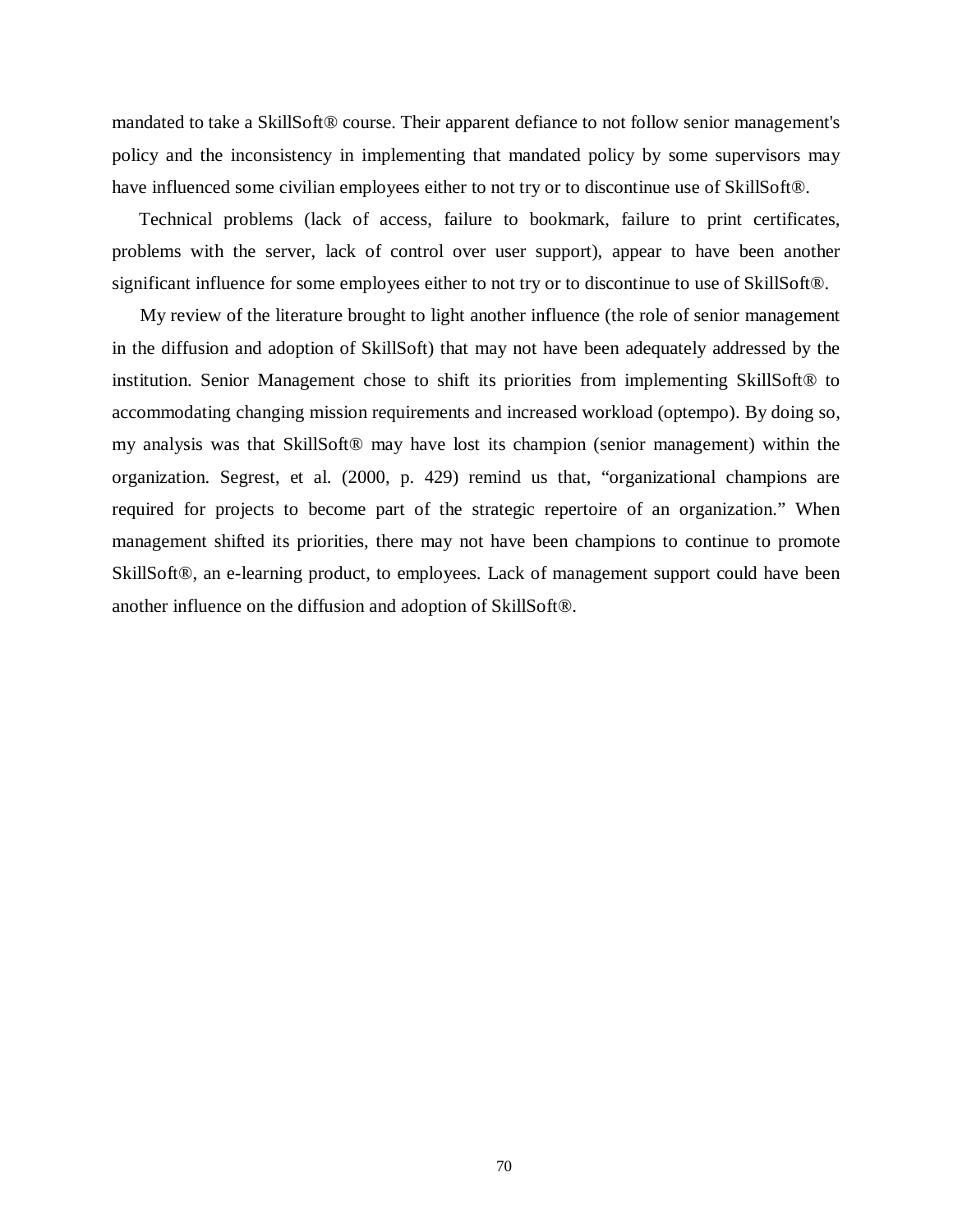

*Figure 2.* Influences on the Diffusion and Adoption on SkillSoft®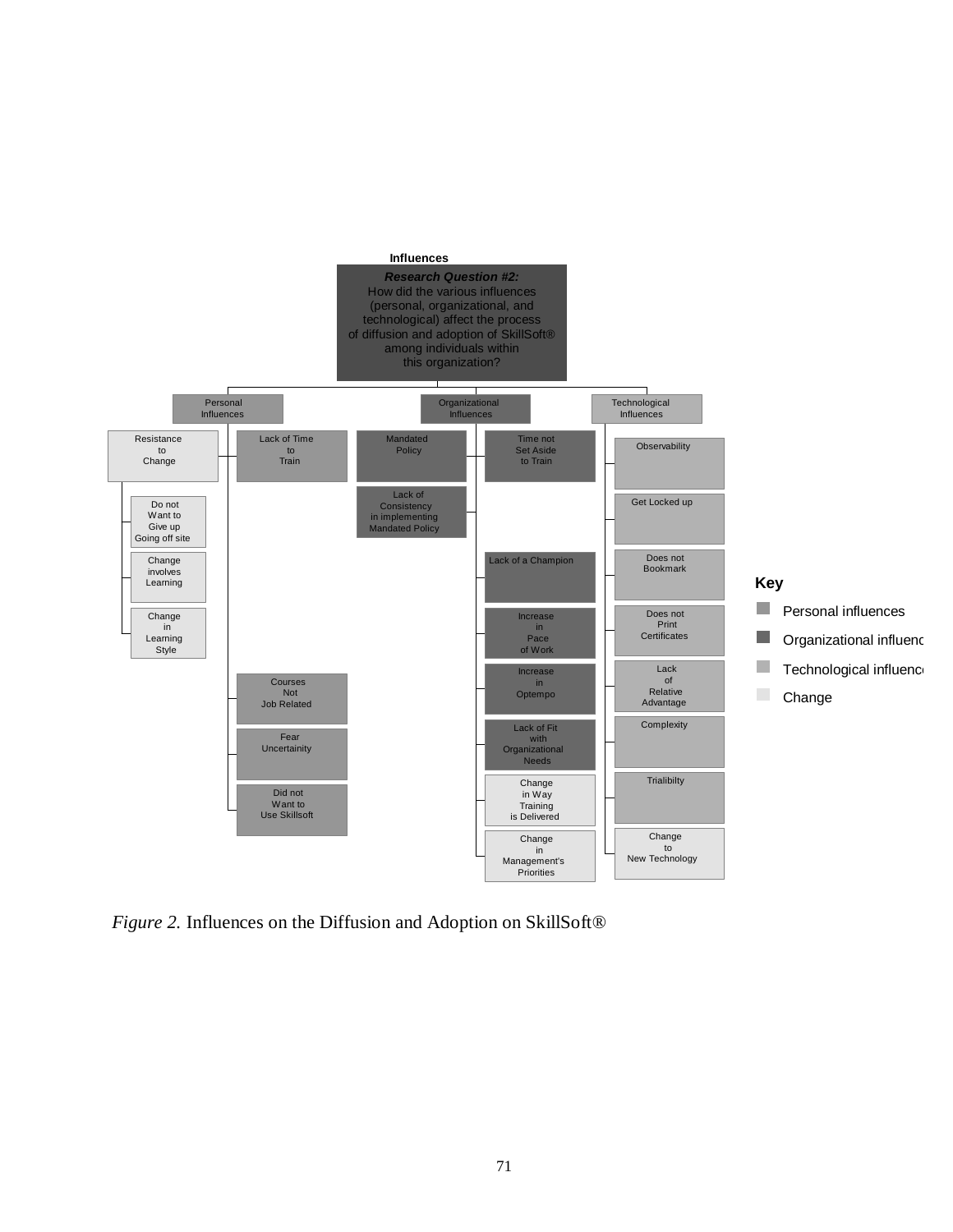### **Conclusions**

My analysis and interpretation of the data indicated that the optempo of the organization, failure to meet user training requirements and individual learning styles appear to have affected the lack of adoption of SkillSoft®. Adoption of SkillSoft® seems to have failed, since many study participants either did not have time to train due to conflicting work and family requirements, were not able to identify job related courses to enroll in or indicated that they perceived that taking a course through SkillSoft® was a change from their normal learning style. The findings illuminated that awareness of the organization's environment (culture, mission, organization structure, decision-making process, communications channels, skills of employees), users' requirements, as well as the product's (SkillSoft®) fit with individual learning styles, are key elements to be considered when implementing an e-learning product in a military setting.

 The issuance of a "mandated policy" to use SkillSoft®, an e-learning product, resulted in anger and resentment in some of the government civilians. Participants expressed a desire to be able to select where, when, and how they would attend training. One interviewee suggested that, "management should have offered incentives or recognition (a completion certificate, time off, recognition at a meeting) instead of a penalty for not completing a SkillSoft® course." This study demonstrated that negative reinforcement appears to be a poor strategy for encouraging employees to adopt any innovation.

 "Change overload" may have inadvertently fostered a resistance to change in some study participants causing them to not try this e-learning product. The literature indicates that change involves learning In this study, the participants who had not used technology as part of their daily routine not only had to learn the content of a SkillSoft® course, master the exams or quizzes, learn new technology in order to access the course content but also had to learn how to navigate in a new learning program. Depending on an individual's experience with technology and their particular learning style, the switch to SkillSoft® a technology-based training program, may have been asking some individuals to manage too much change at once.

The findings identified that differences in learning styles were possibly another reason why some individuals may have failed to try SkillSoft®. Some interviewees expressed a desire to attend learning experiences where they had an instructor to guide them, a book to read and review, and other students with whom to converse about topics of interest. These students may have perceived that completing a course through SkillSoft<sup>®</sup> was more andragogical rather than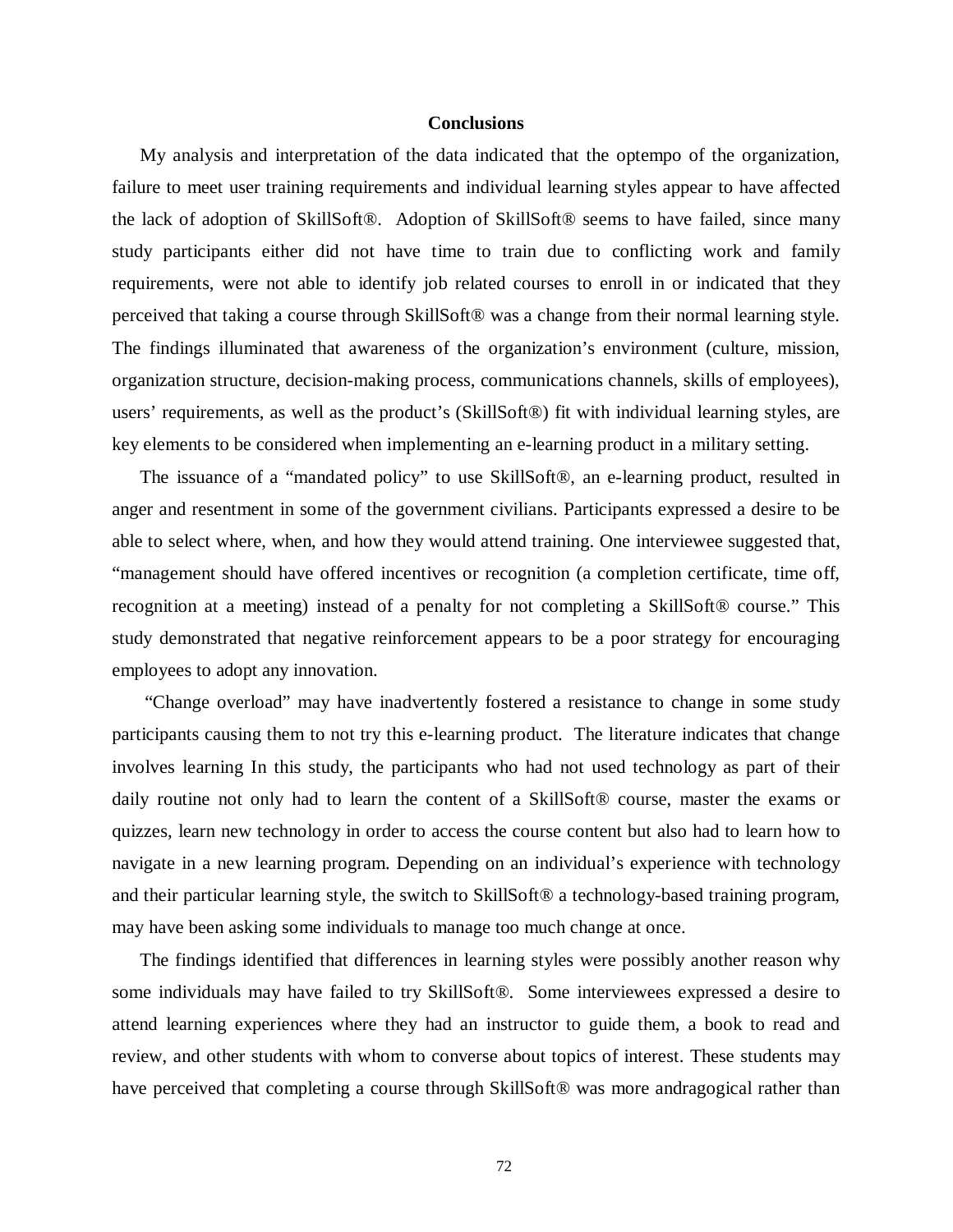pedagogical in learning style and not have been ready to make a perceived change in their learning style. Learning style differences may have contributed to some participants' decision not to even try or discontinue use of SkillSoft® for their learning process.

### **Contribution to Literature**

 This case study addressed two gaps in the literature that were a need to better understand the process of adoption and a need to better understand student perceptions of their distance learning experience. The study contributes to the literature by illuminating how the diffusion and adoption process occurred in a military agency and influences on the process from an individual perceptive. The findings revealed that diffusion occurred formally and informally, adoption did not occur and that adoption was hindered or encouraged by multiple influences. Revealing the various influences on the process in a military organization affirms previous research by Rogers (1983), Weinstein (1981), and Schein (1985), Sherry (1998) by suggesting that personal, organizational, and technological influences may have an effect on the diffusion and adoption of an innovation such as SkillSoft®. The study findings discovered that interviewees preferred job related e-learning courses, which resonates with previous research on distance learning by Bonk and Wisher (2000). In addition, these findings augment research on dropout rates of distance learning by Bonk and Wisher, (2000) by identifying key influences that might promote or hinder individual adoption of an e-learning technology (SkillSoft®). Further, findings in this study were similar to conclusions by Bassett-Jones (1991, p. 23) that suggest that, "subject-matter experts…are often confronted with [the] seemingly intractable problem of being offered market-focused, off-the-shelf provisions which may look attractive but may not meet the specific needs of the users". This study demonstrated that negative reinforcement appears to be a poor strategy for encouraging employees to adopt any innovation. The findings identified differences in learning styles as possibly another reason why some individuals may have failed to try SkillSoft®.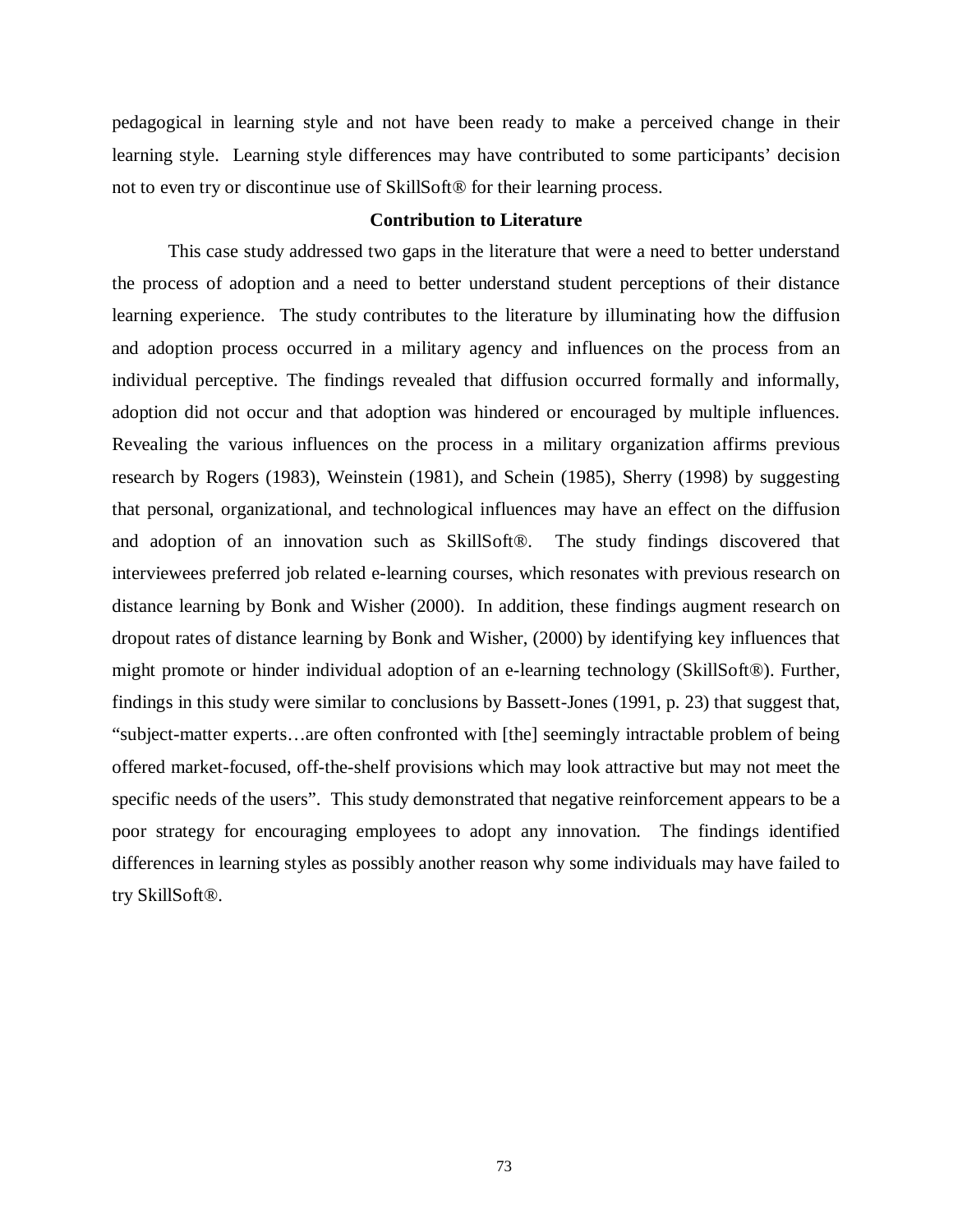### **Questions for Future Research**

The following research studies are proposed based upon my review of the literature and the findings of this study.

### *(1) A Diffusion and Adoption Study on an e-learning product with a Difference Audience*

Future researchers, building upon this study, may want to consider applying this approach to other audiences utilizing the same conceptual framework of Rogers and Shoemaker's (1971) Stages of Adoption. Potential audiences for future studies are both military (Army Material Command, Intelligence and Security Command or another Services like the Marine Corp or Navy) and federal agencies (Health and Human Services, the Department of Agriculture or the Internal Revenue Service. The intent of future research would be to capture the perceptions of other distance learning students, document how diffusion and adoption occurred, and identify the influences that affected the process, thereby continuing the on-going research agenda on distance learning proposed by Bonk and Wisher (2000) and other theorists.

### *(2) Study of Effect of Individual Learning Styles on the Adoption of an e-learning Product*

While only 2 study participants mentioned their learning styles as a reason for not adopting SkillSoft®, this could be an area worth exploring. Future research might include a study of student dropouts from e-learning courses to determine if there is an identifiable link between the students's learning style and the reason they dropped out of an e-learning course. Such a study would follow up on previous research by Jonassen and Grabowski (1993, p. 249), which suggests that, "differences in learning styles are a result of heredity, past experiences, and the demands of the present environment…additionally socialization experiences in family, school, and work." An individual may be reluctant to continue the use of an e-learning program because the program does not fit with his or her learning style. I propose a perception study using interviews to collect the data.

### *(3) The Effect of a Mandated Policy on the Adoption of an e-learning Product*

This study is proposed because, in my review of the literature, I was not able to locate specific research on the question of how a mandated policy affects the adoption of an e-learning technology in a military setting. The findings of this study suggest that management's policy of mandating the use of SkillSoft® may have had a negative effect on the adoption of the product.